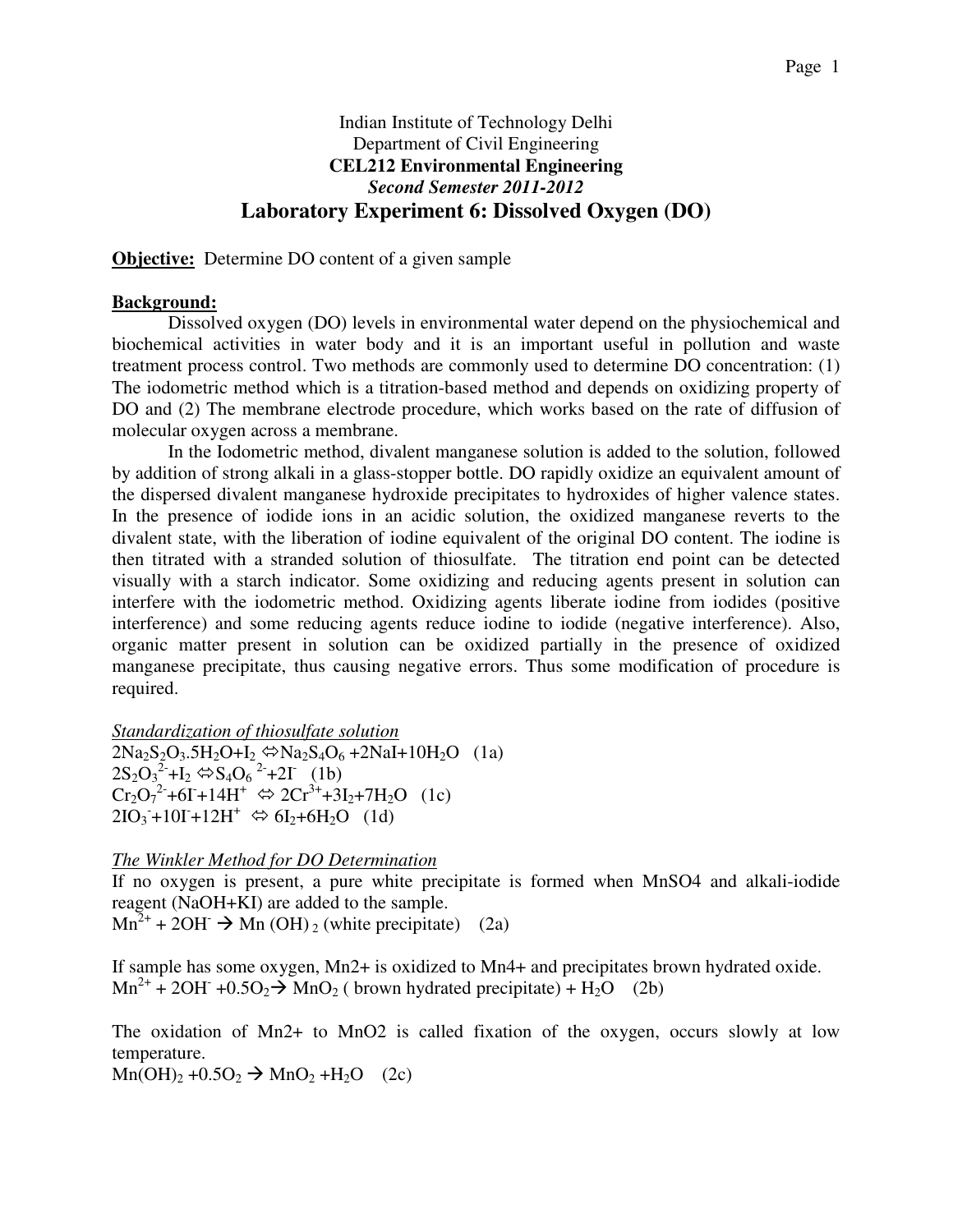After shaking the sample for a time sufficient to allow all oxygen to react, the floc is allowed to settle so to leave 5 cm of clear liquid below the stopper; then sulfuric acid is added. Under the low pH conditions, MnO2 oxidizes to produce  $I_2$ . I2 is insoluble in water and forms complex is excess iodide ion is present in solution, thus preventing escape of iodine ions from solution.  $MnO_2 + 2\Gamma + 4H^+ \rightarrow Mn^{2+} + I_2 + 2H_2O$  (2d)  $I_2 + I \Leftrightarrow I_3$  (2e) Now the sample is ready for titration with thiosufate solution.

### *The Azide Modification with the Winkler Method for DO Determination*

This modification is used because of presence of nitrite ions. This occurs in effluents from wastewater treatment plants employing biological processes, in river water and in incubated BOD samples. It does not oxidize Mn2+ but doses oxidize  $\Gamma$  to I2 under acidic conditions. When the reduced form of nitrite (N2O2) is oxidized by oxygen, it is converted to  $NO<sub>2</sub>$  again, establishing the cycle again that can result in erroneous results, far in excess of amounts that would be expected.

 $2NO_2$  +2I +4H<sup>+</sup>  $\rightarrow$  I<sub>2</sub> + N<sub>2</sub> O<sub>2</sub> + 2H<sub>2</sub>O (3a)  $N_2 O_2 + 0.5O_2 + H_2O \rightarrow 2NO_2 + 2H^+$  (3b)

When interference from nitrites is present, it is impossible to obtain a permanent end point. As soon as the blue color of the starch indicator has been discharged, the nitrites formed by the reaction (3b) reacts with more iodide ions to produce  $I_2$  and the blue color of the starch indicator will return. The nitrite interference is easily overcome with use of sodium azide  $(NaN<sub>3</sub>)$ , which is incorporated in the alkali-KI reagent. When sulfuric acid is added, following reactions happen:  $\text{NaN}_3 + \text{H}^+ \rightarrow \text{HN}_3 + \text{Na}^+$  (3c)  $HN_3 + NO_2 + H^+ \rightarrow N_2 + N_2O + H_2O$  (3d)

# **Lab Procedure**

# *Method: The Azide Modification (For nitrite-N < 0.05 mg/L and Ferrous iron<1 mg/L)*

 The azide modification is used to minimize the effect of interfering materials. It removes interference caused by nitrite which is most commonly found interference in biologically treated effluents and in incubated BOD samples.

#### *Collection of Samples for DO Determination*

 Samplers are designed to ensure that air cannot enter into the sample. Most samplers are designed to retain 3-4 times the volume of samples which is required for analysis purposes. As oxygen values change with time due to any biological activity, it is important to fix it in field immediately after collection. This is done using reagents using in DO test and then the titration is done in laboratory. This method gives low results for samples with high iodine demand and in this case it is better to preserve sample using 0.7 mL concentrated sulfuric acid and 0.02 g sodium azide. When this is doe it is necessary to add 3 mL of alkali-iodide reagent rather than the usual 2 mL because of the extra acid the sample contains. Better results are also obtained if the sample is fixed and stored in the dark and on the ice until the analyses are conducted. The final titration should not be delayed more than 6 hours.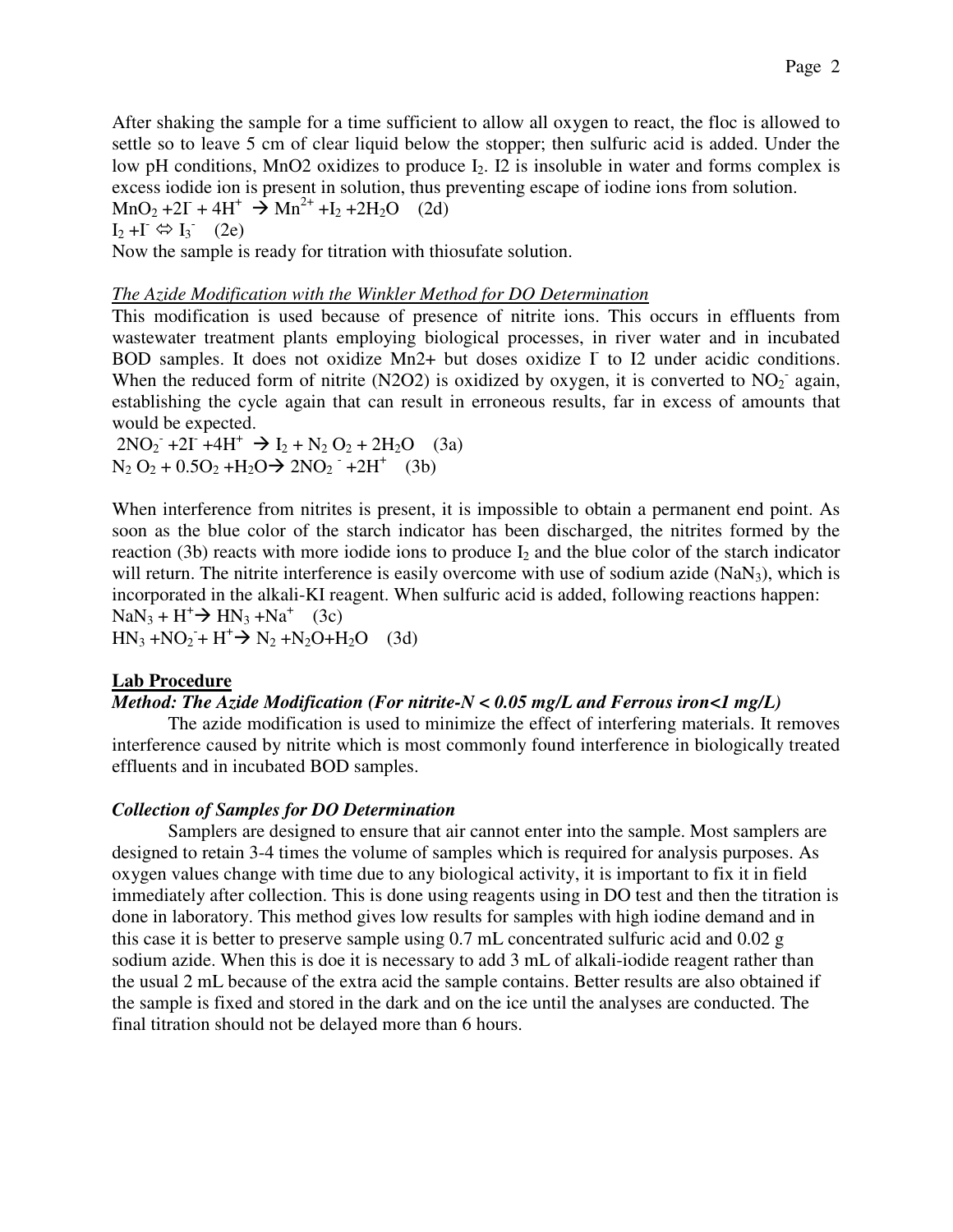# *Reagents:*

- 1. Manganese sulfate solution: Dissolve 480 g MnSO<sub>4</sub>.4H<sub>2</sub>O, 400 g MnSO<sub>4</sub>.2H<sub>2</sub>O or 364 g  $MnSO<sub>4</sub>,H<sub>2</sub>O$  in distilled water, filter, and dilute to 1L. The  $MnSO<sub>4</sub>$  solution should not give a color with starch when added to an acidified potassium iodide (KI) solution.
- 2. Alkali-iodide-azide reagent
- 3. Sulfuric acid: One mL is equivalent to  $\sim$  3mL alkali-iodide-azide reagent.
- 4. Starch solution: Dissolve 2 g laboratory-grade soluble starch and 0.2 g salicyclic acid as preservative in 100 mL hot distilled water.
- 5. Standard sodium thiosulfate titrant: Dissolve  $6.205$  g Na<sub>2</sub>S<sub>2</sub>O<sub>3</sub> 5H<sub>2</sub>O in distiller water and add 1.5 mL 6N NaOH or 0.4 g solid NaOH and dilute to 1000 mL. Standardize with biiodate solution.
- 6. Standard potassium bi-iodate solution  $(0.0021M)$ : Dissolve 812.4 mg KH(IO<sub>3</sub>) in distilled water and dilute to 1000 mL.
- 7. Standardization: Dissolve  $e \sim 2$  g KI, free from iodate in an Erlenmeyer flask with 100 to 150 mL distilled water; add 1 mL 6N  $H_2SO_4$  or a few drops of conc.  $H_2SO_4$  and 20.00 mL standard bi-iodate solution. Dilute to 200 mL and titrate librated iodine with thiosulfate titrant, adding starch toward end of titration, when a pale straw color is reached. When the solution is of equal, 20.00 mL 0.025M  $\text{Na}_2\text{S}_2\text{O}_3$  should be required. If not, adjust the  $Na<sub>2</sub>S<sub>2</sub>O<sub>3</sub>$  solution to 0.025M.

# *Apparatus:* Incubation bottle 300mL volume; Air compressor

# *Steps:*

- 1. Make dilution water by adding 2mL/L of following reagents in distilled water:
	- a. Phosphate buffer solution
	- b. Magnesium sulfate solution
	- c. Calcium chloride solution
	- d. Ferric chloride solution
	- e. Sodium Sulfite solution
- 2. Take 300 mL sample in BOD bottle. Prepare two sets of this sample. Keep one set for DO analysis for day 0 (i.e., Sample0Day) and another sample in BOD incubator for 5 days at 20°C (Sample5Day) (*this is how 5-day BOD experiment is done)*. **Here you will prepare duplicate samples and analyze at Day 0 (i.e., Sample0Day\_A and Sample0Day\_B).**
- 3. For a given sample bottle, add 1 mL of alkali azide and then 1 mL manganous sulfate solution. Shake well the bottle and keep it open for 5 minutes to settle the precipitate. Add 2 mL concentrated  $H_2SO_4$  and place the cap on the bottle. Shake well the bottle till all the precipitate is dissolved.
- 4. Take 203 mL of sample in conical flask and titrate with standard sodium thiosulfate solution (0.025N) till the colour changes from dark yellow to light yellow. Then add few drops of starch indicator and continue to titrate till the color of the solution becomes either colorless or changes to its original sample colour. Note down volume of 0.025N sodium thiosulfate consumed.
- 5. Calculate DO value of the sample. *Remember that in 200 mL sample, 1 mL of sodium thiosulfate of 0.025N equals to 1 mg/L dissolved oxygen*:

 $=$  >Dissolved oxygen (DO) (in mg/L) = mL of sodium thiosulfate (0.025N) consumed.